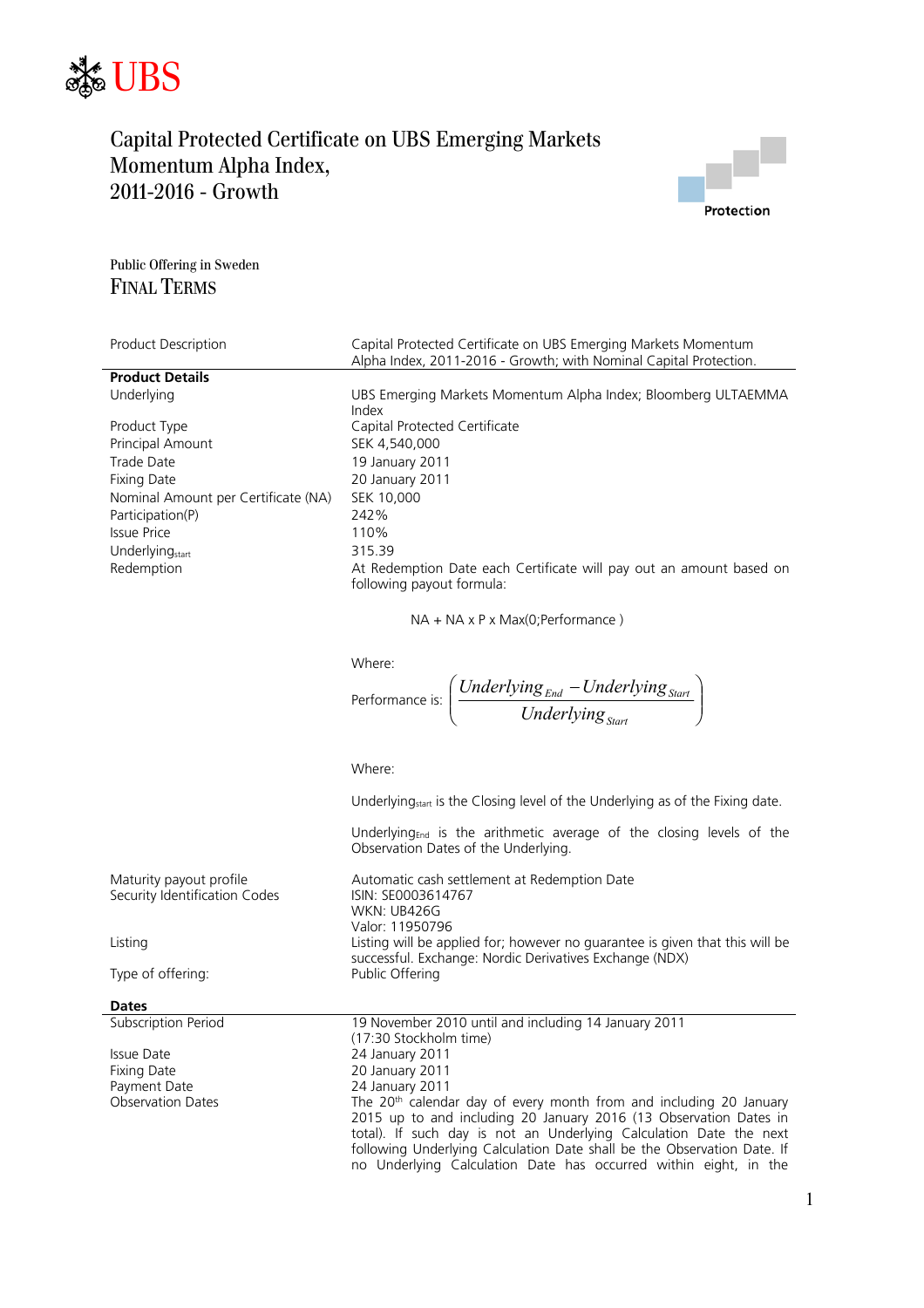



Public Offering in Sweden FINAL TERMS

> Calculation Agent's assessment, customary trading days the eighth customary trading day from the Observation Date shall be deemed the new Observation Date.

Maturity Date (Final Observation Date) 20 January 2016

8 Banking Days after the Maturity Date (1 February 2016) Business Day Convention "Banking Day" means London, New York, Frankfurt and Stockholm business days.

#### **General Information**

Rating Aa3 / A+ / A+ Trading The TBC Governing Law German Law

Issuer UBS AG, Jersey Branch Lead Manager **Lead Manager** UBS Limited, London Sales Restrictions **U.S.A; U.S Persons / U.K.** Clearing Euroclear Sweden AB Mårten Grebäck 0046 8 453 73 95 Carl Fredrik Pollack 0046 8 453 73 18

**This product does not represent a participation in any of the collective investment schemes pursuant to Art. 7 ss of the Swiss Federal Act on Collective Investment Schemes (CISA) and thus is not subject to the supervision of the Swiss Financial Market Supervisory Authority (FINMA). Therefore, investors in this product are not eligible for the specific investor protection under the CISA.** 

#### **Index Disclaimer**

The mark and name "Emerging Market Momentum Alpha" (the "Index") is proprietary to UBS AG ("UBS"). UBS does not make any warranty or representation or guarantee whatsoever, express or implied, either as to the results to be obtained as to the use of the Index or the figures or levels at which the Index stands at any particular day or otherwise. In addition, UBS gives no assurance regarding any modification or change in any methodology used in calculating the Index and is under no obligation to continue the calculation, publication and dissemination of the Index.

Furthermore, UBS does not warrant or represent or guarantee to any person the accuracy or completeness of the Index and its computation or any information related thereto and no warranty or representation or guarantee of any kind whatsoever relating to the Index is given or may be implied. The process and basis of computation and compilation of the Index and the related formula, constituent benchmarks and factors may at any time be changed or altered by UBS without notice.

No responsibility or liability is accepted by UBS (whether for negligence or otherwise) in respect of the use of and/or reference to the Index by us or any other person in connection with the Securities, or for any inaccuracies, omissions, mistakes or errors in the computation of the Index (and UBS shall not be obliged to advise any person, including us or any investor, or any error therein) or for any economic or other loss which may be directly or indirectly sustained by us or any investors to the Securities or any other persons dealing with the Securities as a result thereof and no claims, actions or legal proceedings may be brought against UBS (including any of its subsidiaries or affiliates) in any manner whatsoever by any investor or other person dealing with the Securities. Any investor or other person dealing with the Securities does so therefore in full knowledge of this disclaimer and can place no reliance whatsoever on UBS.

For avoidance of doubt, this document and the index do not create any contractual or quasi-contractual relationship between any investor other person and UBS and must not be construed to have created such relationship.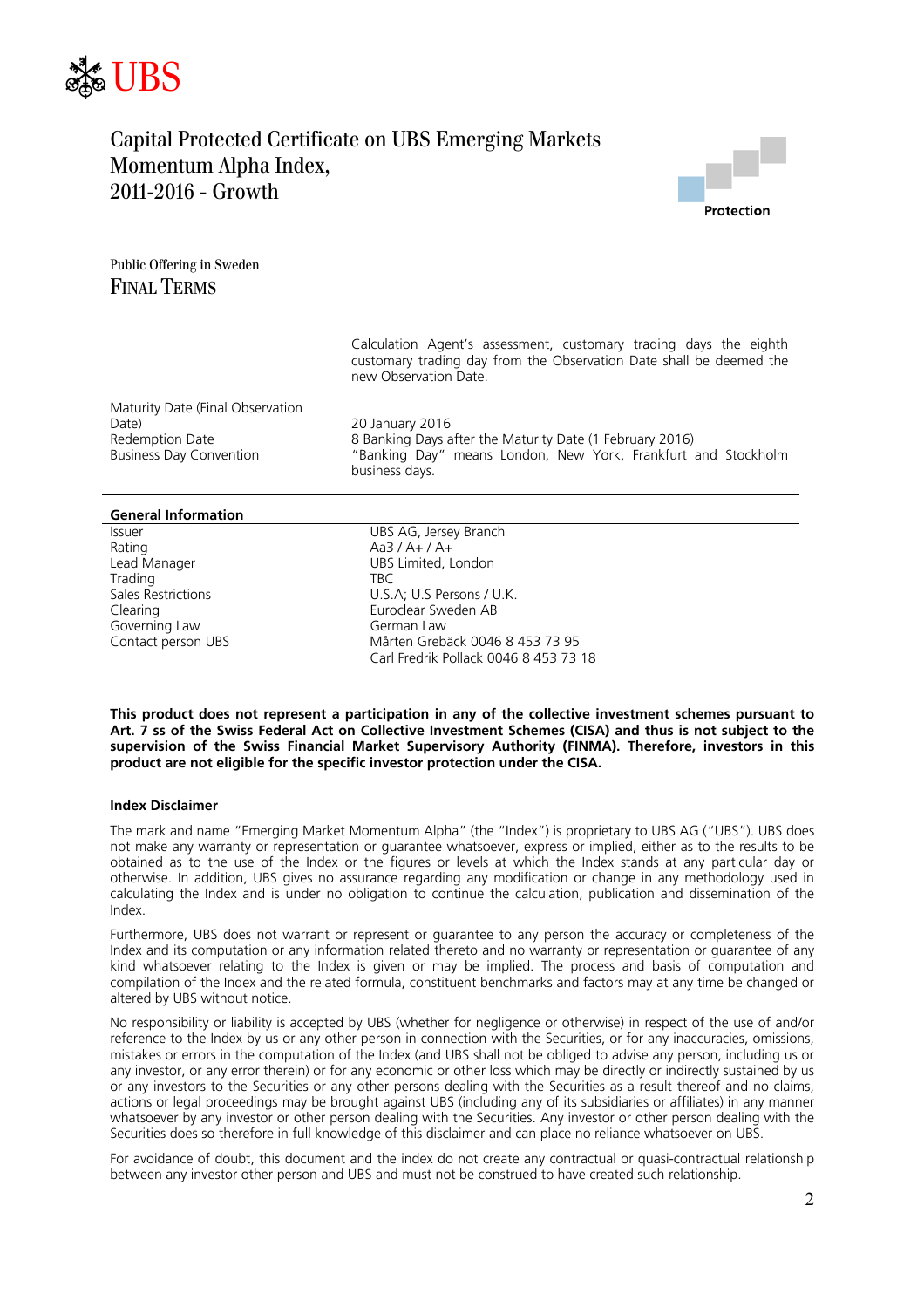



Public Offering in Sweden FINAL TERMS

#### **Selling Restrictions**

**Any Product purchased by any person for resale may not be offered in any jurisdiction in circumstances that would result in the Issuer or the Offeror being obliged to register any further prospectus or corresponding document relating to the Certificates in that jurisdiction.** 

**Holders of this Product are advised to read the selling restrictions described more fully in the relevant prospectus or information memorandum of this Product. The restrictions listed below must not be taken as definitive guidance as to whether this Product can be sold in a jurisdiction. Holders of this Product should seek specific advice before on-selling it.** 

**The contents of this document have not been reviewed by any regulatory authority in Hong Kong. Investors are advised to exercise caution in relation to any offer. If an investor is in any doubt about any of the contents of this document, the investor should obtain independent professional advice.** 

### **This is a structured product which involves derivatives. Do not invest in it unless you fully understand and are willing to assume the risks associated with it.**

**Europe** - For EEA jurisdictions (EU member states plus Norway, Iceland and Liechtenstein) that have implemented the EU Prospectus Directive, the Final Terms and Base Prospectus for these Securities qualify as a prospectus published in accordance with the requirements of the EU Prospectus Directive. However, unless and until a prospectus has been published in accordance with the requirements of the EU Directive and passported into the relevant jurisdiction, these Securities may not be offered or sold other than 1) in minimum denominations of, or total consideration per investor of at least, EUR 50,000 (or equivalent in other currencies) or 2) only to Qualified Investors; and/or (aggregated for all distributors) to less than 100 offerees that are not Qualified Investors per EEA jurisdiction. A "Qualified Investor" is a legal entity that (i) is authorised or regulated to operate in the financial markets or has the sole purpose to invest in securities; or (ii) meets two of the following three criteria (as shown in its last annual or consolidated accounts): (a) an average number of at least 250 employees during the last financial year; (b) a total balance sheet of more than EUR 43,000,000; and (c) an annual net turnover of more than EUR 50,000,000.

For EEA jurisdictions that have not implemented the EU Prospectus Directive, sales must be in compliance with the law of that jurisdiction.

**Hong Kong -** This Product has not been offered and sold, and each purchaser represents and agrees that it will not offer and sell the Product in Hong Kong, by means of any document, other than to persons whose ordinary business is to buy and sell shares or debentures, whether as principal or agent, or in circumstances which do not constitute an offer to the public within the meaning of the Companies Ordinance (Cap. 32) of Hong Kong or to "professional investors" within the meaning of the Securities and Futures Ordinance (Cap. 571) of Hong Kong and any rules made under that Ordinance, or in other circumstances which do not result in the document being a "prospectus" within the meaning of the Companies Ordinance. In relation to the issue of this Product, each purchaser represents and agrees that it has not issued and will not issue any advertisement, invitation or document relating to the Product, whether in Hong Kong or elsewhere, which is directed at, or the contents of which are likely to be accessed or read by, the public in Hong Kong (except if permitted to do so under the securities laws of Hong Kong) other than with respect to the Product which is or is intended to be disposed of only to persons outside Hong Kong or only to "professional investors" within the meaning of the Securities and Futures Ordinance and any rules made thereunder.

**Singapore** - This document has not been registered as a prospectus with the Monetary Authority of Singapore. Accordingly, this document and any other document or material in connection with the offer or sale, or invitation for subscription or purchase, of this Product may not be circulated or distributed, nor may this Product be offered or sold, or be made the subject of an invitation for subscription or purchase, whether directly or indirectly, to persons in Singapore other than (i) to an institutional investor under Section 274 of the Securities and Futures Act (Cap. 289) of Singapore ("SFA"), (ii) to a relevant person, or any person pursuant to Section 275(1A) of the SFA, and in accordance with the conditions, specified in Section 275 of the SFA or (iii) otherwise pursuant to, and in accordance with the conditions of, any other applicable provision of the SFA.

Where this Product is subscribed or purchased under Section 275 of the SFA by a relevant person which is: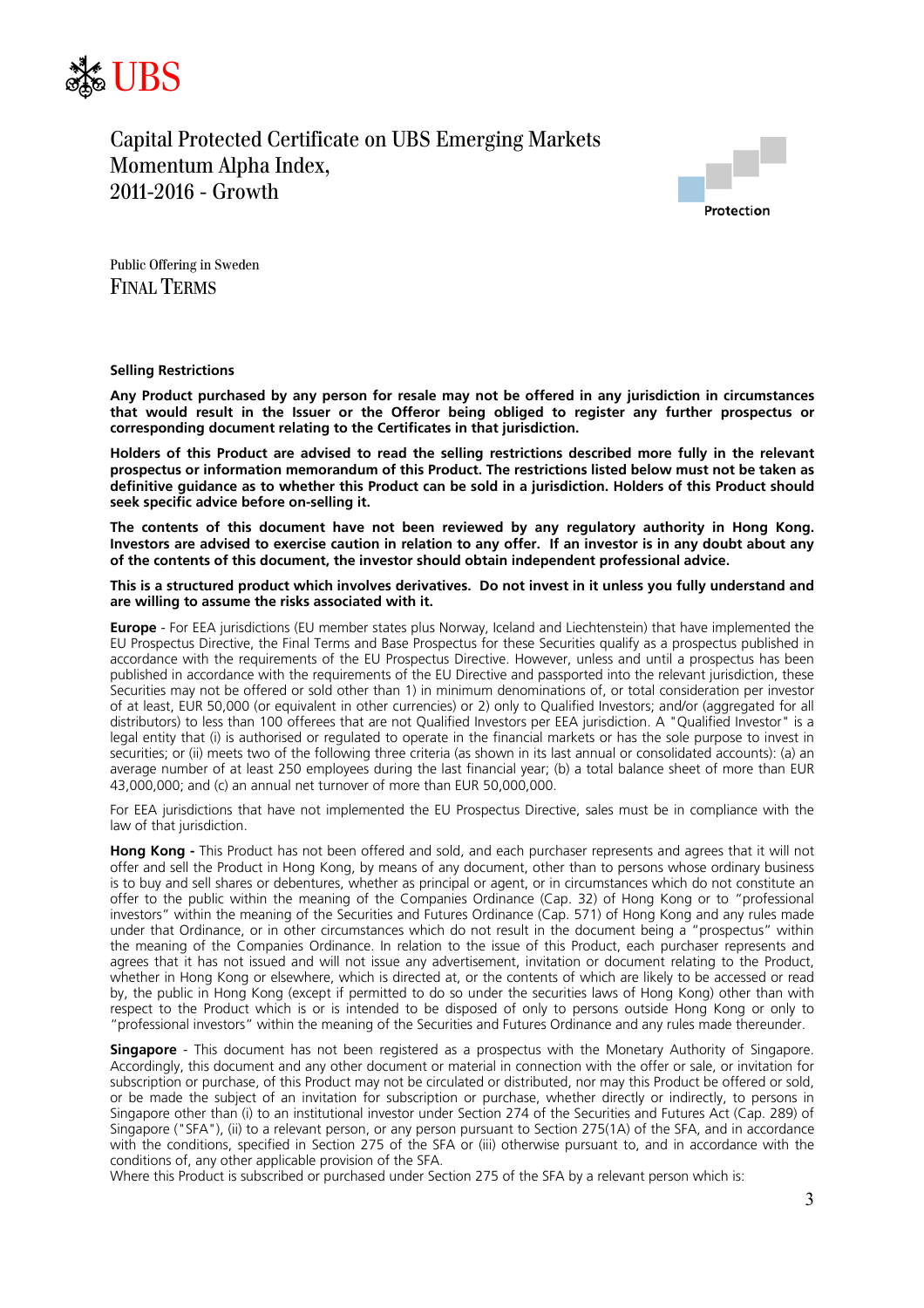



Public Offering in Sweden FINAL TERMS

(a) a corporation (which is not an accredited investor) the sole business of which is to hold investments and the entire share capital of which is owned by one or more individuals, each of whom is an accredited investor; or

(b) a trust (where the trustee is not an accredited investor) whose sole purpose is to hold investments and each beneficiary is an accredited investor,

the shares, debentures and units of shares and debentures of that corporation or the beneficiaries' rights and interest in that trust shall not be transferable for six months after that corporation or that trust has acquired the securities under Section 275 of the SFA except:

(1) to an institutional investor (for corporations, under Section 274 of the SFA) or to a relevant person, or to any person pursuant to an offer that is made on terms that such shares, debentures and units of shares and debentures of that corporation or such rights and interest in that trust are acquired at a consideration of not less than USD 200,000 (or its equivalent in a foreign currency) for each transaction, whether such amount is to be paid for in cash or by exchange of securities or other assets, and further for corporations, in accordance with the conditions specified in Section 275 of the SFA;

(2) where no consideration is or will be given for the transfer; or

(3) where the transfer is by operation of law.

**UK** - This Product should not be sold with a consideration of less than 50,000.00 EUR or equivalent.

**USA** - This Product may not be sold or offered within the United States or to U.S. persons

**This information is communicated by UBS AG and/or its affiliates ("UBS"). UBS may from time to time, as principal or agent, have positions in, or may buy or sell, or make a market in any securities, currencies, financial instruments or other assets underlying the transaction to which the termsheet relates. UBS may provide investment banking and other services to and/or have officers who serve as directors of the companies referred to in this term sheet. UBS's trading and/or hedging activities related to this transaction may have an impact on the price of the underlying asset and may affect the likelihood that any relevant barrier is crossed. UBS has policies and procedures designed to minimise the risk that officers and employees are influenced by any conflicting interest or duty and that confidential information is improperly disclosed or made available.** 

**In certain circumstances UBS sells these notes to dealers and other financial institutions at a discount to the issue price or rebates to them for their own account some proportion of the issue price. Further information is available on request.** 

**Structured transactions are complex and may involve a high risk of loss. Prior to entering into a transaction you should consult with your own legal, regulatory, tax, financial and accounting advisors to the extent you consider it necessary, and make your own investment, hedging and trading decisions (including decisions regarding the suitability of this transaction) based upon your own judgement and advice from those advisers you consider necessary. Save as otherwise expressly agreed in writing, UBS is not acting as your financial adviser or fiduciary in any transaction.** 

**This document is for information purposes only and should not be construed as an offer, personal recommendation or solicitation to conclude a transaction and should not be treated as giving investment advice. The terms of any investment will be exclusively subject to the detailed provisions, including risk considerations, contained in the Information Memorandum, Prospectus or other issuer documentation for the issue of the Notes (the "Prospectus").** 

**UBS makes no representation or warranty relating to any information herein which is derived from independent sources. This term sheet shall not be copied or reproduced without UBS's prior written permission.** 

**No action has been or will be taken in any jurisdiction that would permit a public offering of the securities**